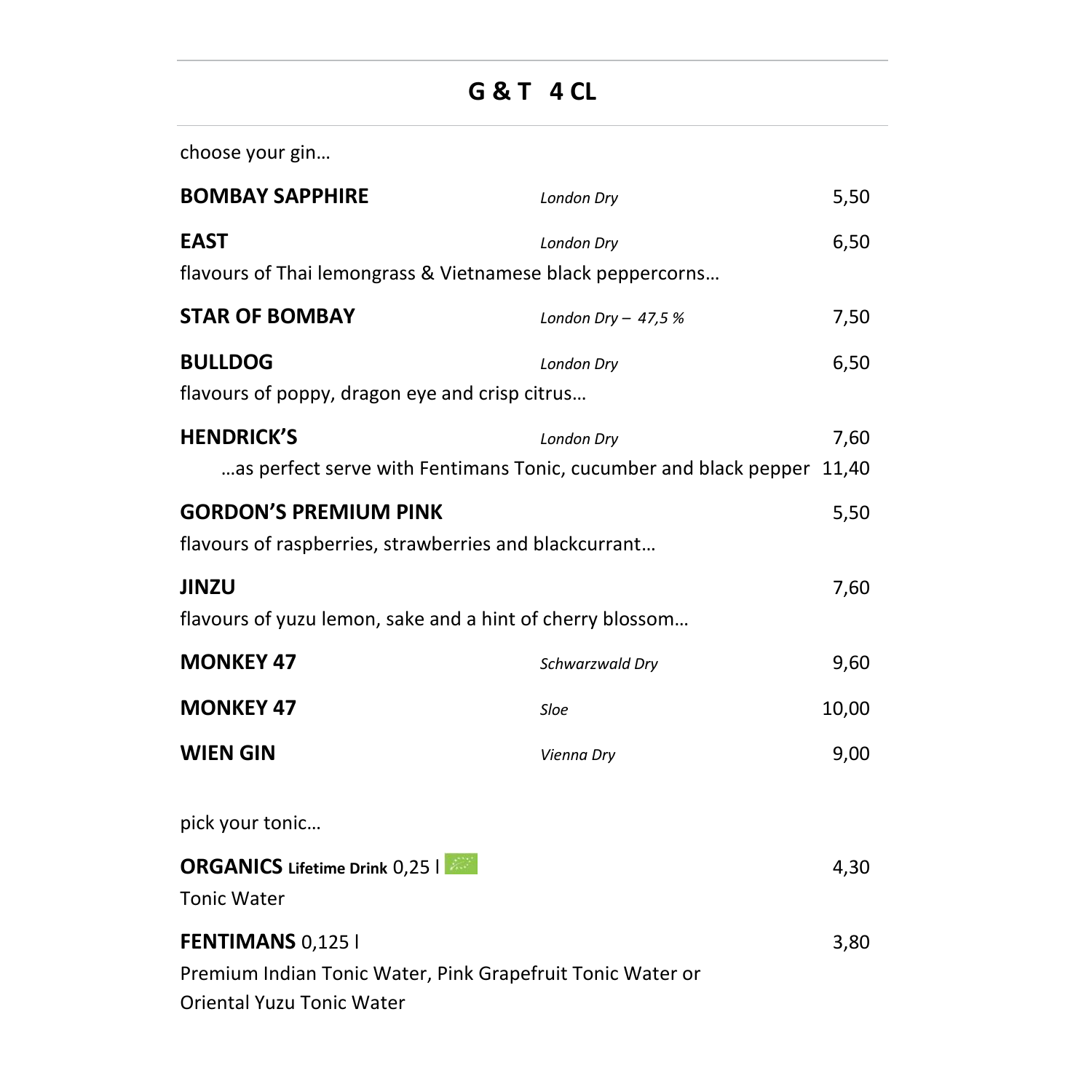## **COCKTAILS**

| <b>VODKA DRINKS</b>                                                                                              |       |
|------------------------------------------------------------------------------------------------------------------|-------|
| <b>DIRTY VODKATINI</b><br>42Below   Martini Riserva Speciale Ambrato   olive oil extra vergine<br>green olives   | 10,00 |
| <b>VODKA GIMLET</b><br>42Below   Rose's lime juice   fresh lime juice                                            | 9,00  |
| <b>MOSCOW MULE</b><br>42Below   fresh limes   cucumber   Fentimans Ginger Beer                                   | 9,50  |
| <b>COSMOPOLITAN</b><br>42Below   Marie Brizard Triple Sec   fresh lime juice   cranberry juice                   | 9,50  |
| <b>VODKA MELON SMASH</b><br>42Below   Monin Watermelon Syrup   fresh lemon juice   fresh mint leaves             | 9,50  |
| <b>VODKA SOUR</b><br>42Below   fresh orange and lime juice   simple syrup                                        | 9,00  |
| <b>HAZELNUT ESPRESSO MARTINI</b><br>42Below   Kuss der Haselnuss   fresh espresso   caramel syrup   simple syrup | 9,50  |
| <b>WHITE RUSSIAN</b><br>42Below   Kahlúa   Obers                                                                 | 9,00  |
| <b>HONEY SMASH</b><br>Grey Goose   fresh lime juice   strawberries and raspberries   honey   basil               | 12,00 |
| <b>BELUGA VESPER</b><br>Grey Goose   Bombay Sapphire - Star of Bombay   Lillet Blanc                             | 12,00 |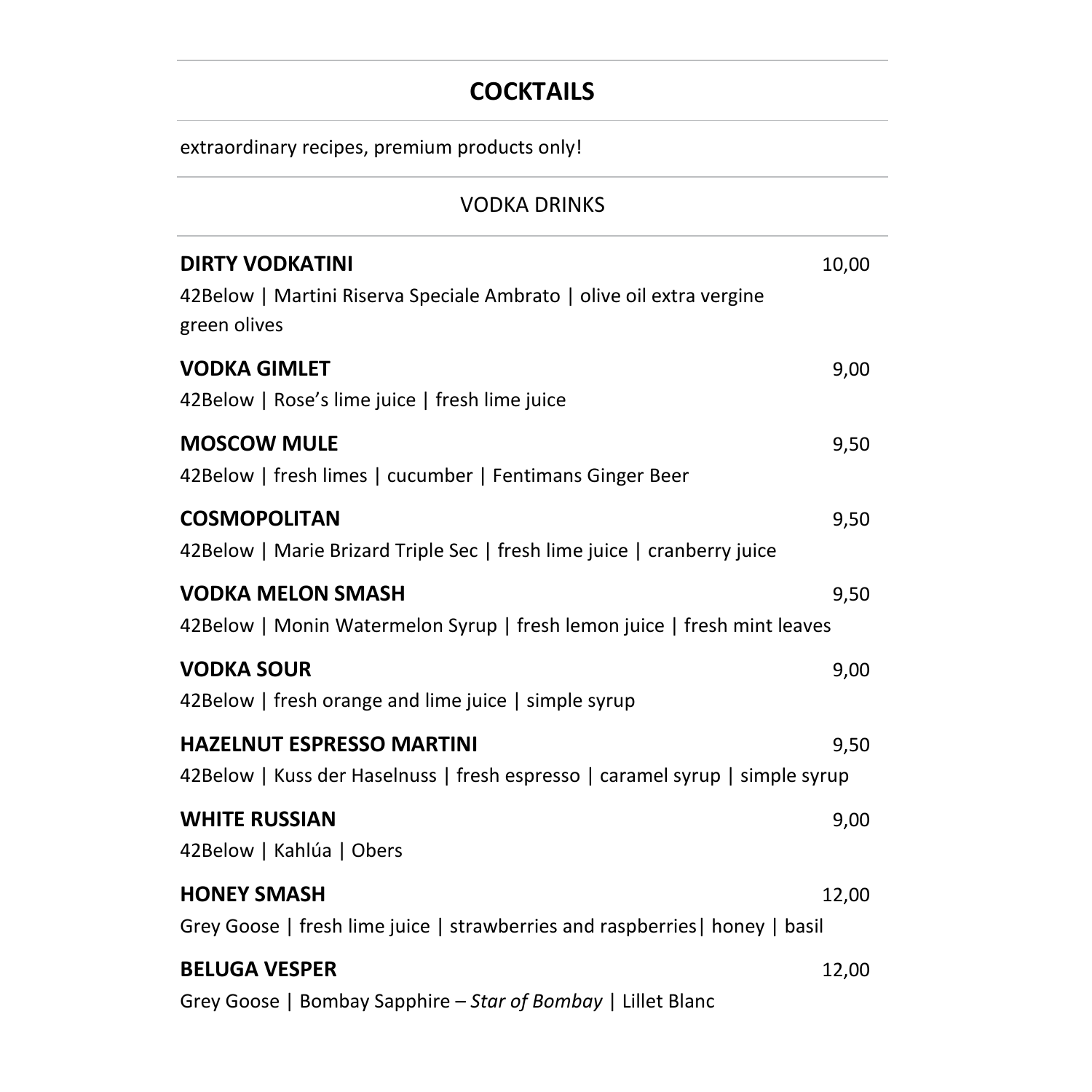## GIN DRINKS

| <b>GIN BASIL SMASH</b><br>Bombay Sapphire   fresh lime juice   simple syrup   fresh basil                                              | 10,00 |
|----------------------------------------------------------------------------------------------------------------------------------------|-------|
| <b>DIRTY MARTINI</b><br>Bombay Sapphire   Martini Riserva Speciale Ambrato   olive oil extra vergine<br>green olives                   | 10,00 |
| <b>GIN GIMLET</b><br>Bombay Sapphire   Rose's lime juice   fresh lime juice                                                            | 9,00  |
| <b>WIENER MÄDL</b><br>Wien Gin   pink peppercorns   Fentimans Rose Lemonade                                                            | 13,50 |
| <b>NEGRONI</b><br>Bombay Sapphire   Campari   Martini Riserva Speciale Rubino                                                          | 9,00  |
| <b>GINGER CHERRY</b><br>Bombay Sapphire East   Marie Brizard Cherry Brandy   fresh lemon juice<br>simple syrup   Fentimans Ginger Beer | 12,00 |

## TEQUILA DRINKS

| <b>MARGARITA</b>                                                              | 9,00  |
|-------------------------------------------------------------------------------|-------|
| Patrón Silver   Marie Brizard Triple Sec   fresh lime juice   salt            |       |
| <b>BASIL MARGARITA</b>                                                        | 9,50  |
| Patrón Silver   Marie Brizard Triple Sec   fresh lime juice   bio-agave syrup |       |
| fresh basil leaves                                                            |       |
| <b>CRANBERRY PALOMA</b>                                                       | 10,50 |
| Patrón Silver   fresh lemon juice   Monin Pink Grapefruit Syrup               |       |
| Monin Grenadine Syrup   cranberry juice                                       |       |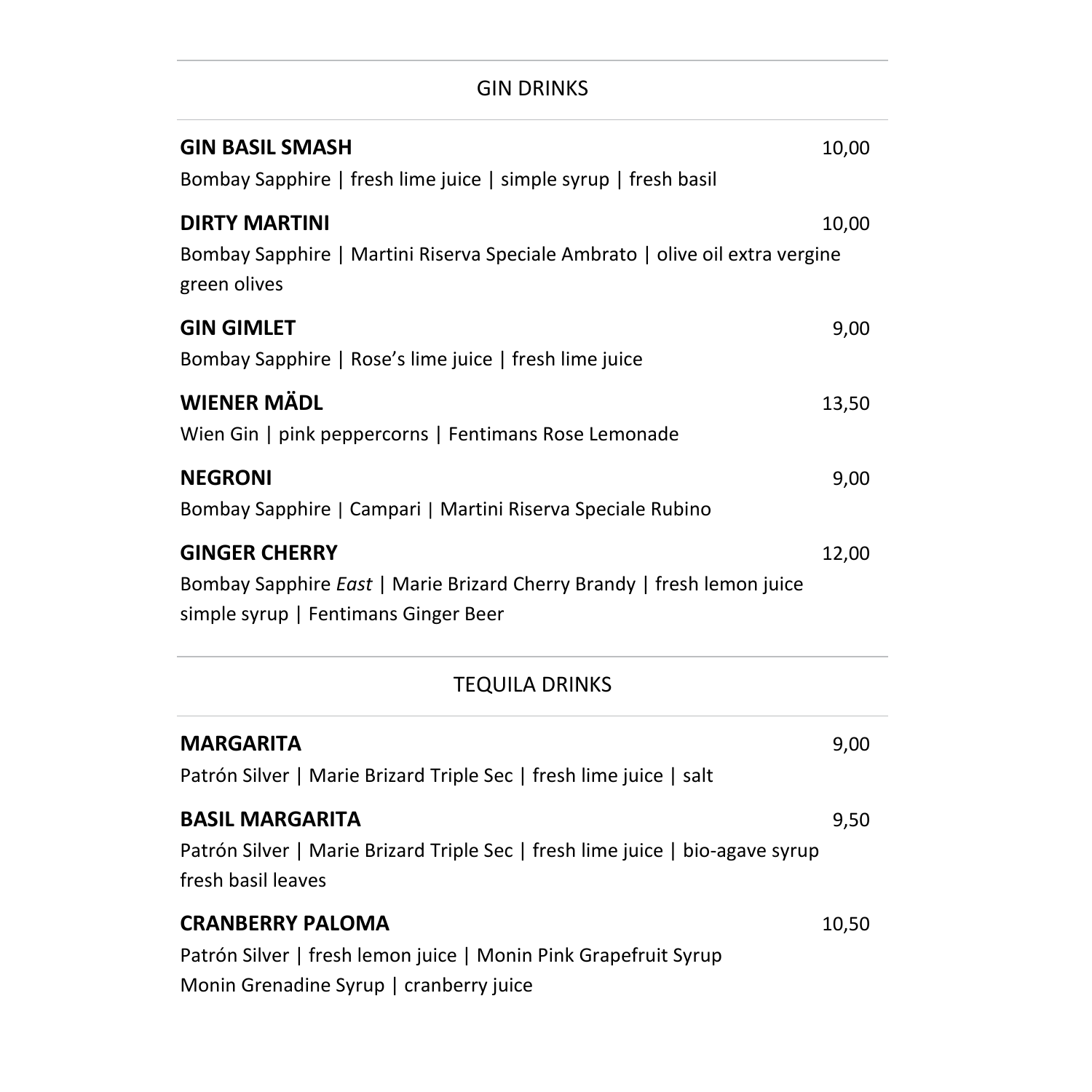| <b>ROSEMARY &amp; ROSE BLOSSOM</b>                                                                                                                             | 10,50 |
|----------------------------------------------------------------------------------------------------------------------------------------------------------------|-------|
| Patrón Silver   Ramazzotti   fresh lemon juice   bio-agave syrup   rosemary<br>dried rose blossoms                                                             |       |
| <b>STRAWBERRY SWIZZLE</b><br>Patrón Silver   Cointreau   fresh lime juice   Monin Strawberry Syrup<br>fresh strawberries   pomegranate seeds   Kattus Prosecco | 11,50 |
| <b>MEXICAN PASSION</b>                                                                                                                                         | 12.50 |

Patrón Silver | Amaretto Disaronno | fresh lime juice | Monin Passion Fruit Syrup Monin Grenadine Syrup | fresh passion fruit

## RUM DRINKS

| <b>MOJITO</b><br>Bacardi Carta Blanca   fresh lime juice   icing sugar   mint leaves   soda                                     | 9,50  |
|---------------------------------------------------------------------------------------------------------------------------------|-------|
| <b>STRAWBERRY MOJITO</b><br>Bacardi Carta Blanca   strawberry coulis   fresh lime juice   icing sugar<br>mint leaves   soda     | 9,50  |
| <b>CHILI MOJITO</b><br>Bacardi Carta Blanca infused with dried chilis   fresh lime juice   icing sugar<br>mint leaves   soda    | 9,50  |
| <b>CUBA LIBRE</b><br>Bacardi Carta Oro   fresh lime juice   Coca-Cola                                                           | 9,00  |
| <b>DAIQUIRI CLASSIC</b><br>Bacardi Carta Oro   fresh lime juice   simple syrup                                                  | 9,00  |
| <b>MANGO or STRAWBERRY DAIQUIRI</b><br>Bacardi Carta Blanca   mango or strawberry coulis   fresh lemon juice<br>bio-agave syrup | 11,00 |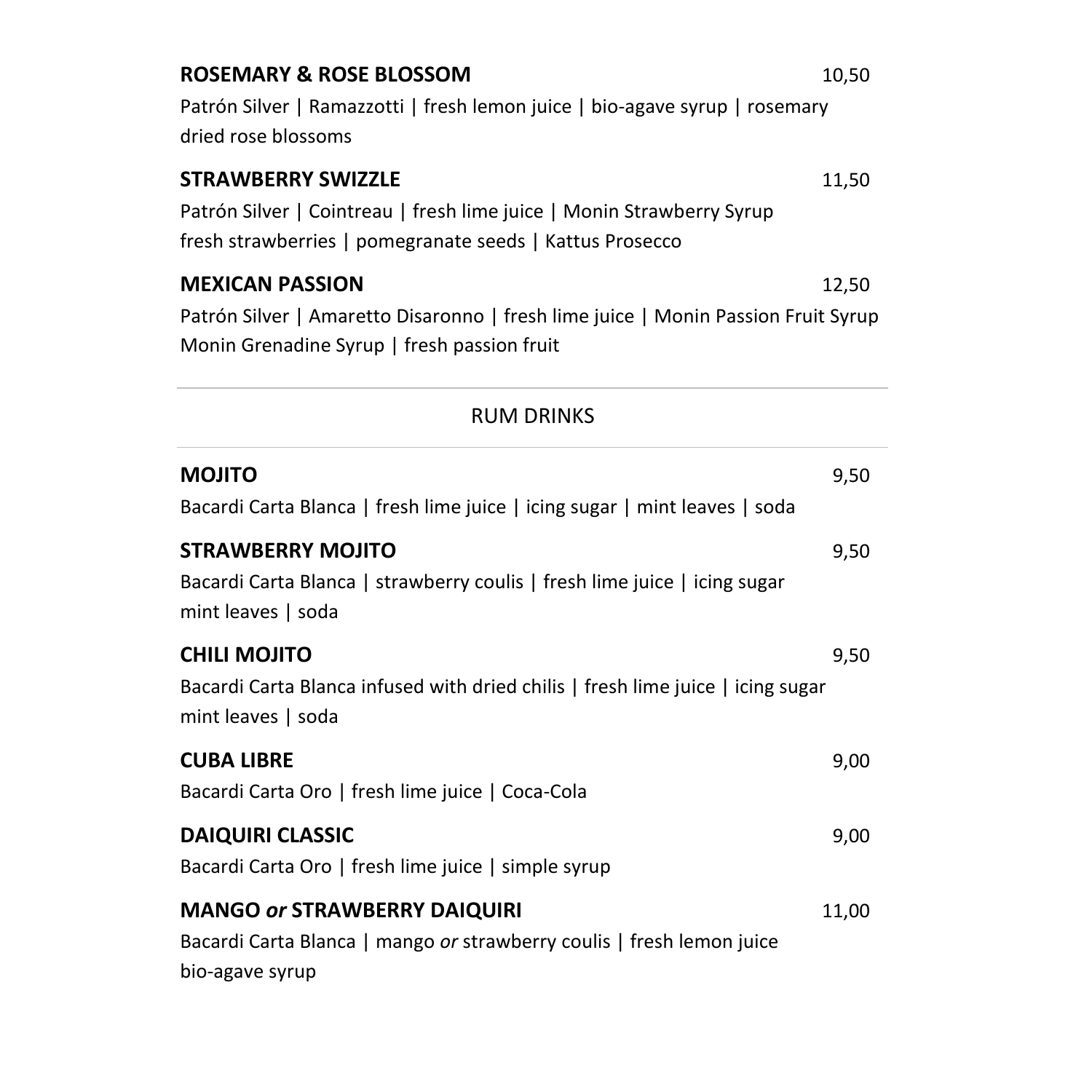| <b>CUBAN MULE</b>                                                                                                                 | 12,00 |
|-----------------------------------------------------------------------------------------------------------------------------------|-------|
| Bacardi Carta Oro   fresh lime juice   mint   Fentimans Ginger Beer                                                               |       |
| <b>CAIPIRINHA</b>                                                                                                                 | 9,50  |
| Leblon Cachaça   fresh limes   icing sugar                                                                                        |       |
| STRAWBERRY or RASPBERRY CAIPIRINHA                                                                                                | 10,50 |
| Leblon Cachaça   strawberry or raspberry coulis   fresh lime juice   simple syrup                                                 |       |
| <b>OLD CUBAN</b>                                                                                                                  | 15,50 |
| Bacardi Ocho Años   fresh lime juice   fresh mint leaves   simple syrup<br>angostura bitters   Laurent-Perrier Champagne La Cuvée |       |
| PIÑA COLADA                                                                                                                       | 11,00 |
| Bacardi Carta Blanca and Carta Negra   coconut syrup   cream   pineapple juice                                                    |       |
| <b>STRAWBERRY or MANGO COLADA</b>                                                                                                 | 11,00 |
| Bacardi Carta Blanca and Carta Oro   strawberry or mango coulis<br>coconut syrup   cream   pineapple juice                        |       |
| <b>MAI TAI</b>                                                                                                                    | 12,50 |
| Bacardi Carta Negra   Marie Brizard Triple Sec   fresh lime juice   almond syrup<br>simple syrup   pineapple juice                |       |
| <b>WHISK(E)Y DRINKS</b>                                                                                                           |       |
| <b>OLD FASHIONED</b>                                                                                                              | 11,00 |
| Maker's Mark Bourbon   simple syrup   angostura bitters                                                                           |       |
| <b>EVIL CHERRY</b>                                                                                                                | 12,00 |
| Maker's Mark Bourbon   St. Germain Elderflower Liqueur   fresh lemon juice<br>cranberry juice                                     |       |
| <b>BLOOD &amp; SAND</b>                                                                                                           | 15,50 |
| Jack Daniel's   Martini Riserva Speciale Rubino   Marie Brizard Cherry Brandy<br>fresh orange juice                               |       |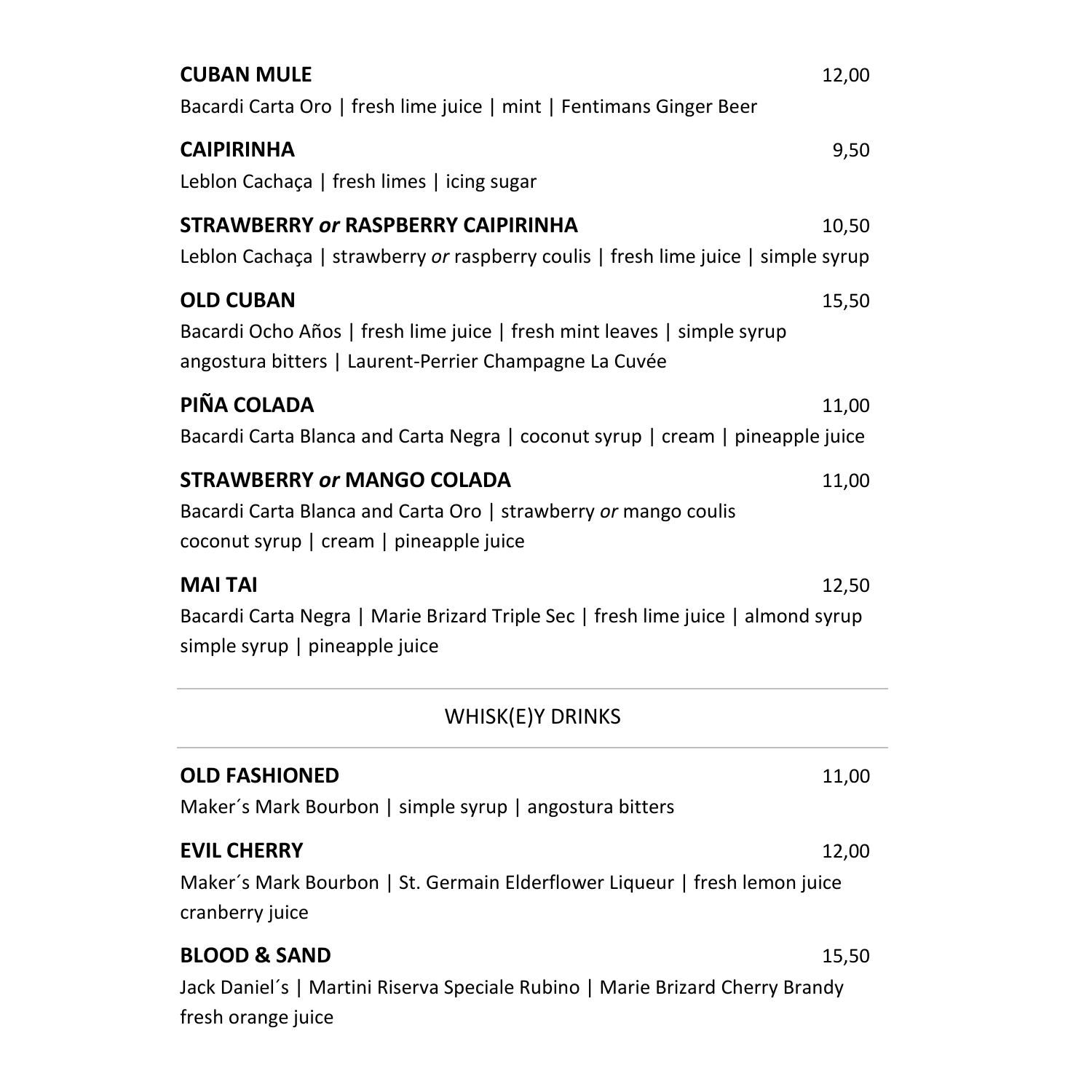| <b>GOD FATHER</b><br>Jack Daniel's   Amaretto Disaronno                                                                                                                                     | 10,50 |
|---------------------------------------------------------------------------------------------------------------------------------------------------------------------------------------------|-------|
| <b>KING ALEXANDER</b><br>Jack Daniel's   Kahlúa   crème de cacao dark   cream   cinnamon                                                                                                    | 12,00 |
| <b>HIGHLAND BERRIES</b><br>15,50<br>Maker's Mark Bourbon   Cherry Brandy   orange- and cranberry juice   lemon<br>juice   simple syrup   fresh mint, raspberry and pomegranate   ginger ale |       |
| BEFORE AND AFTER DINNER                                                                                                                                                                     |       |
| <b>PIMM'S MULE</b><br>Pimm's Nº1   apple wedges   cucumber   Fentimans Ginger Beer                                                                                                          | 9,00  |
| <b>MANGO-MINT or STRAWBERRY-MINT FIZZ</b><br>42Below or Bombay Sapphire   mango or strawberry coulis   fresh lime juice<br>fresh mint leaves   simple syrup   soda                          | 12,00 |
| <b>AMERICANO</b><br>Campari   Martini Riserva Speciale Rubino   soda water                                                                                                                  | 9.50  |

**BRANDY** *or* **VODKA ALEXADER** 12,00 Baron Otard V.S.O.P *or* 42Below | crème de cacao dark | cream **BLOODY MARY** 9,00 42Below | fresh lemon juice | Worcestershire-Sauce | Tabasco Franz Josef Rauch tomato juice **MARTINI** 5 cl 4,20 Bianco, Extra Dry or Rosso – classical **CAMPARI SODA** 4 cl 4,40 **CAMPARI ORANGE** 4 cl 5,60

with fresh orange juice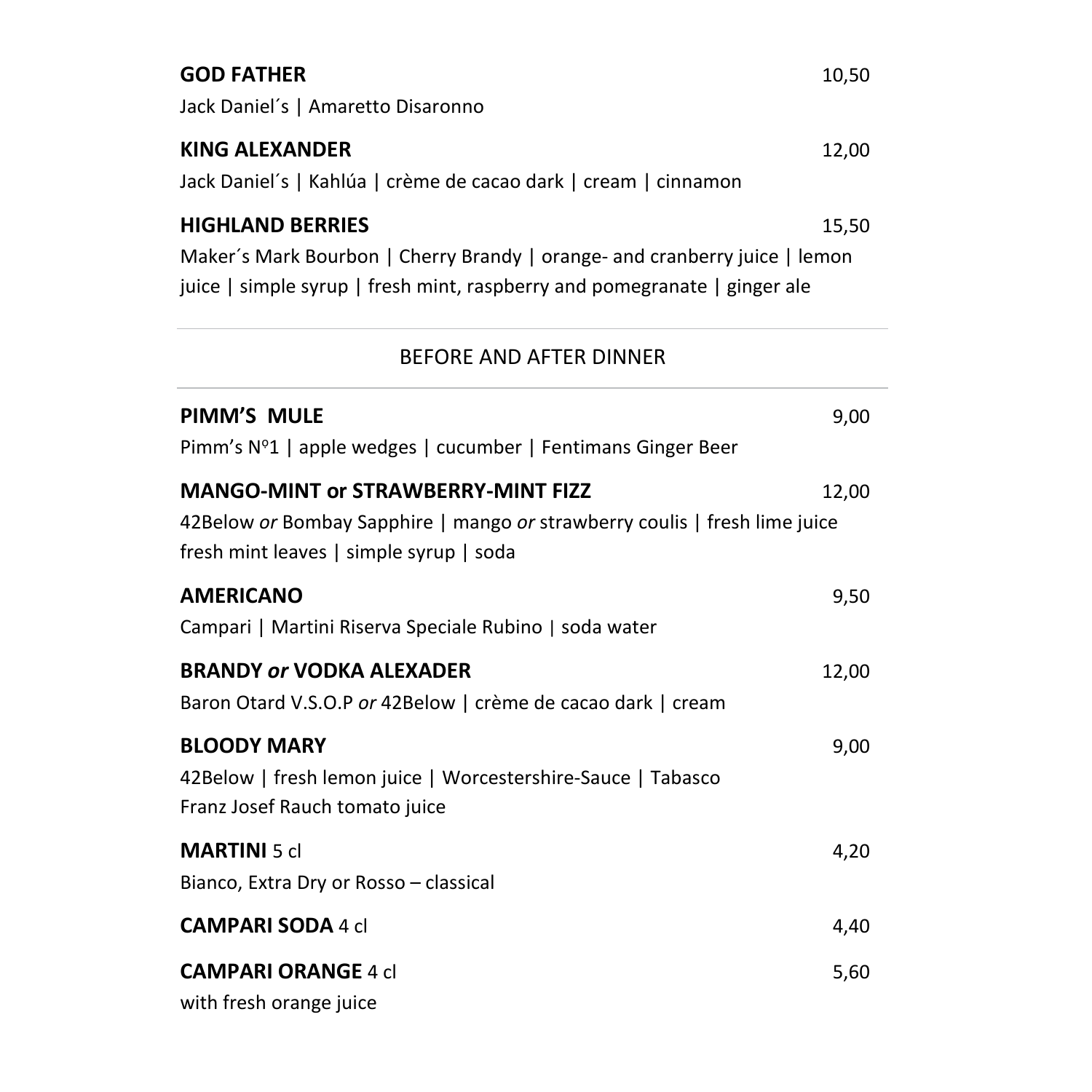## SHOTS 4 CL

#### minimum order: 2 shots

| <b>ESPRESSO MARTINI</b><br>42Below Vodka   Kahlùa   fresh espresso   simple syrup                           | 4,50 |
|-------------------------------------------------------------------------------------------------------------|------|
| <b>LAVA LAMP</b><br>Licor 43 "Cuarenta y Tres"   strawberry puree   cream   pepper                          | 4,50 |
| <b>STRAWBERRY SHOT</b><br>Patrón Silver Tequila   fresh lime juice   simple syrup                           | 4,50 |
| <b>MANGO-CHILI SHOT</b><br>Bacardi Carta Blanca infused with dried chilis   mango coulis   fresh lime juice | 4.50 |

## **NON-ALCOHOLIC COCKTAILS**

| <b>VIRGIN MARY</b><br>Franz Josef Rauch tomato Juice   fresh lemon juice   Worcestershire-Sauce<br>Tabasco           | 6,80 |
|----------------------------------------------------------------------------------------------------------------------|------|
| <b>VIRGIN CAIPIRINHA</b><br>fresh limes   icing sugar   ORGANICS by Red Bull GINGER ale                              | 6,80 |
| <b>VIRGIN MOJITO</b><br>fresh mint leaves   fresh lime juice   icing sugar<br><b>ORGANICS</b> by Red Bull GINGER ale | 6,80 |
| <b>COCONUT KISS</b><br>pineapple juice   coconut syrup   cream   grenadine syrup                                     | 6,80 |

ask your bartender for further cocktail recommendations!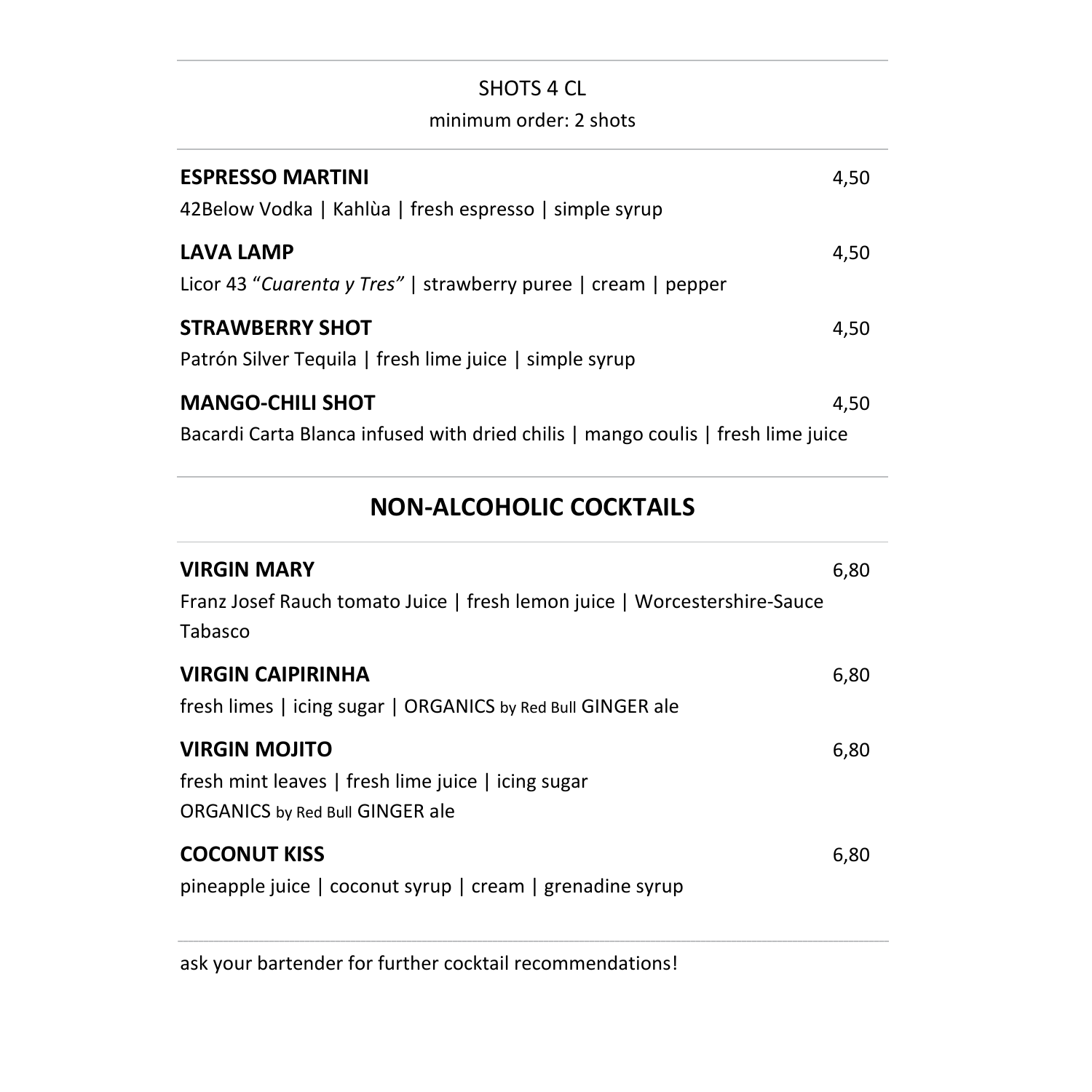## **LONGDRINKS 4 CL**

| <b>VODKA+</b>                                                                | 12.00 |
|------------------------------------------------------------------------------|-------|
| choose your favourite Vodka 42Below (NZA), Grey Goose (FRA)                  |       |
| or Beluga Noble (RUS), and enjoy it either with Organics Bitter Lemon, Tonic |       |
| Water, Red Bull, Red Bull Sugarfree, Seasonal Edition or Orangina            |       |
| <b>WATERMELON COLLINS</b>                                                    | 9.50  |
| 42Below Vodka   Monin Watermelon Syrup  fresh lemon juice simple syrup       |       |
| The Bitter Truth Orange Bitters   soda                                       |       |
| THE NEW ZEALANDER                                                            | 8.00  |
| Bombay Sapphire infused with kiwi   lemon juice   simple syrup               |       |
| ORGANICS by Red Bull TONIC water                                             |       |
|                                                                              |       |

# **SPIRITS** SCHNAPPS | GRAPPA 2 CL **NONINO** *Il Moscato Vigneti Monovitigno* 3,20 *Il Prosecco Barrique Monovitigno* 3,80 **PFAU** *Marille* 6,80 *Williams* 6,20 *Bio-Apfel* 6,20 *Vogelbeere* 10,80 **HASELNUSS** 2,80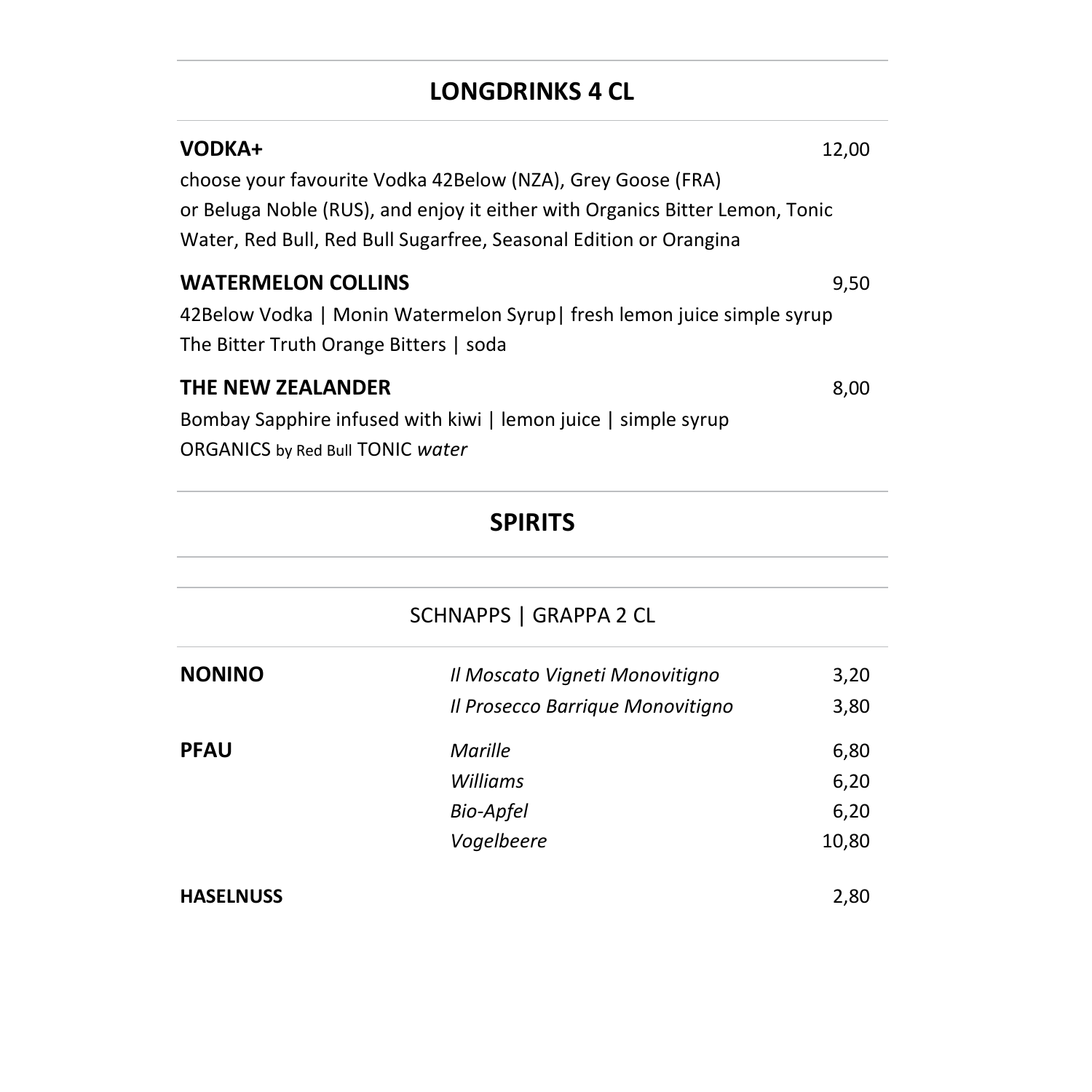### SCOTCH WHISKY 4 CL

| <b>ABERFELDY 12y</b>                  | Highland Single Malt, Highlands      | 7,50  |
|---------------------------------------|--------------------------------------|-------|
| <b>MACALLAN GOLD 12y, Double Cask</b> | Highland Single Malt, Speyside       | 10,00 |
| <b>GLENMORANGIE 12y, The Lasanta</b>  | Highland Single Malt, Highlands      | 9,00  |
| <b>OBAN 14y, DISTILLERS EDITION</b>   | West Highland Single Malt, Highlands | 14,50 |
| <b>LAGAVULIN 16y</b>                  | <b>Islay Single Malt</b>             | 13,50 |
| <b>JOHNNIE WALKER BLUE LABEL</b>      | <b>Blended Scotch</b>                | 38,00 |
| WHISK(E)Y 4 CL                        |                                      |       |
| <b>JACK DANIEL'S</b>                  | Tennessee Whiskey                    | 4,50  |
|                                       | <b>Single Barrel Select</b>          | 6,80  |
| <b>MAKER'S MARK</b>                   | Kentucky Bourbon                     | 4,50  |
| <b>CROWN ROYAL</b>                    | <b>Blended Canadian</b>              | 5,00  |
| <b>JAMESON</b>                        | Irish                                | 4,50  |
| <b>HIBIKI-Japanese Harmony</b>        | <b>Blended Japanese Whisky</b>       | 18,00 |
| COGNAC 2 CL                           |                                      |       |
| <b>BARON OTARD V.S.O.P.</b>           |                                      | 3,20  |
| RÉMY MARTIN V.S.O.P.                  |                                      | 4,50  |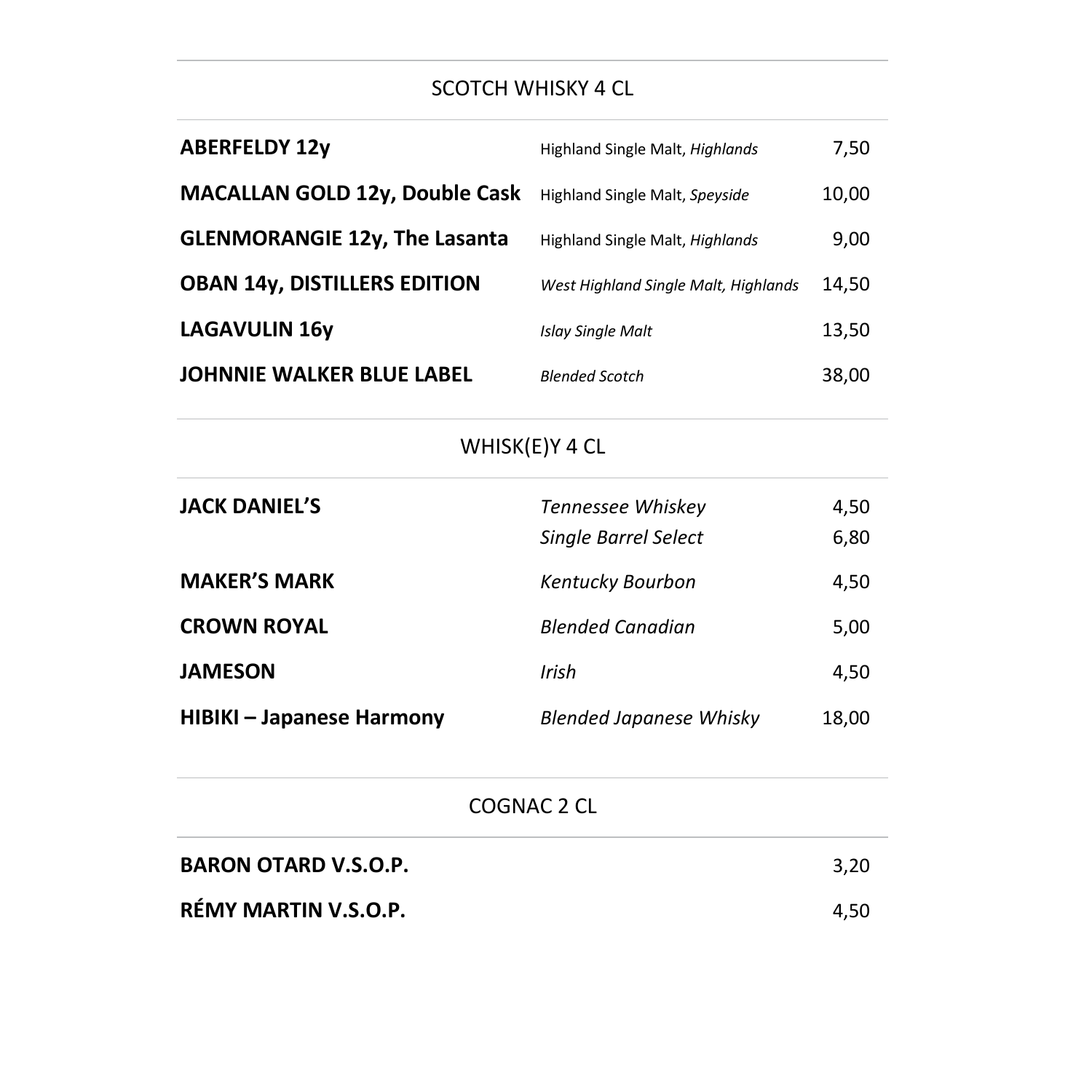|                              | <b>RUM 2 CL</b>       |       |
|------------------------------|-----------------------|-------|
| <b>BACARDI</b>               | Carta Blanca          | 3,00  |
|                              | Carta Oro             | 3,50  |
|                              | Carta Negra           | 4,00  |
|                              | Reserva Ocho          | 5,00  |
| <b>PYRAT</b>                 | XO Reserve, Caribbean | 5,50  |
| <b>HAVANA CLUB</b>           | Añejo 7 Años, Cuba    | 5,00  |
|                              | Añejo 15 Años, Cuba   | 13,80 |
| <b>RON ZACAPA CENTENARIO</b> | 23y Guatemala         | 6,00  |
|                              | 25y Guatemala         | 13,50 |
|                              | <b>TEQUILA 2 CL</b>   |       |
| <b>PATRÓN</b>                | Silver                | 3,80  |
|                              | Reposado              | 4,20  |
|                              | <b>VODKA 2 CL</b>     |       |
| 42BELOW                      | <b>NZA</b>            | 3,00  |
| <b>GREY GOOSE</b>            | <b>FRA</b>            | 5,00  |
| <b>BELUGA NOBLE</b>          | <b>RUS</b>            | 5,00  |